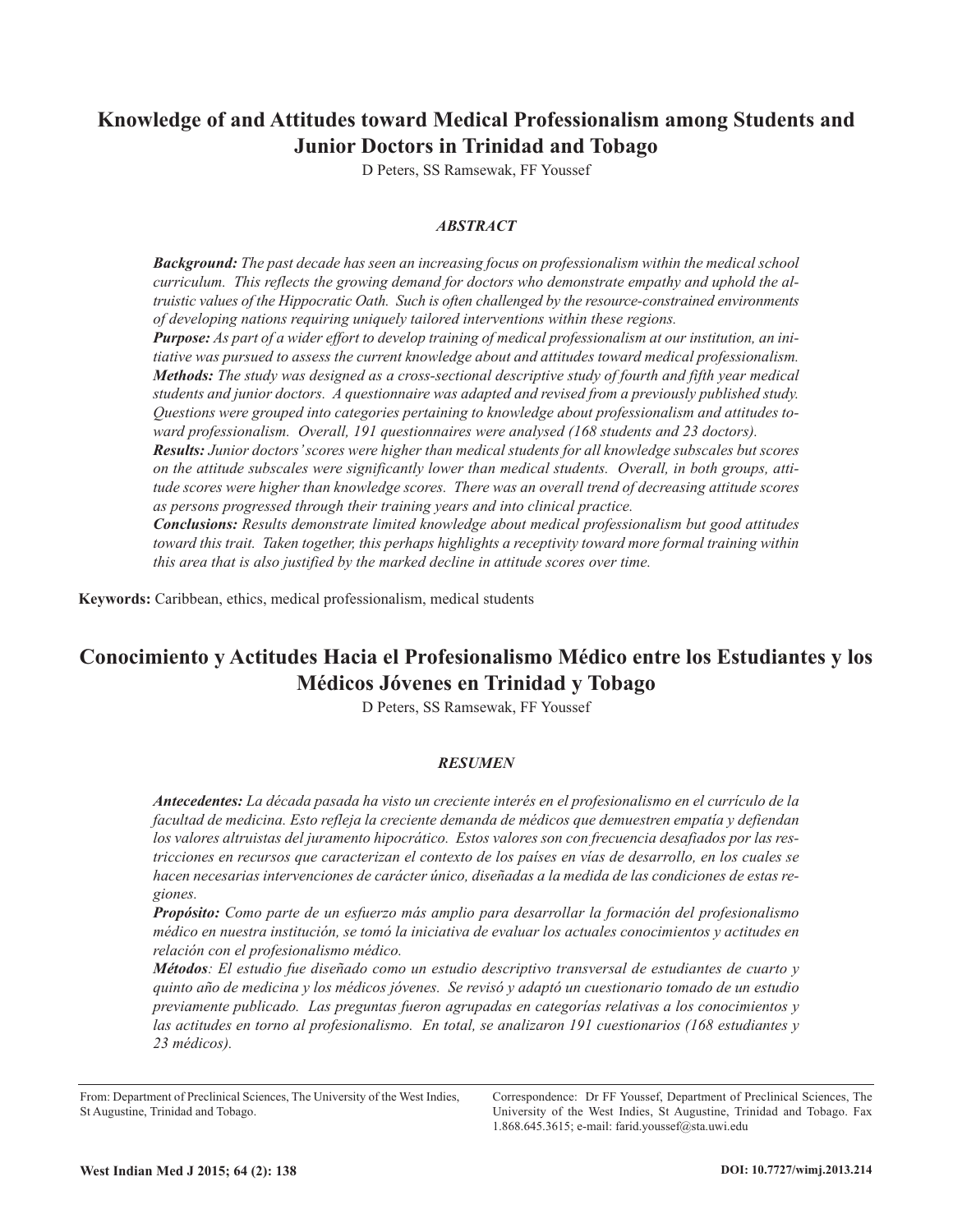*Resultados: Las puntuaciones de los médicos jóvenes fueron más altas que las de los estudiantes de medicina para todas las subescalas de conocimiento, pero las puntuaciones de las subescalas de actitud fueron significativamente más bajas que las de los estudiantes de medicina. En general, en ambos grupos, los puntajes de actitud fueron superiores a las puntuaciones de conocimiento. Hubo una tendencia general decreciente de las puntuaciones sobre la actitud en las medida en que las personas progresaban a través de sus años de formación y se adentraban en la práctica clínica.*

*Conclusiones: Los resultados demuestran un conocimiento limitado sobre el profesionalismo médico, pero apuntan a buenas actitudes hacia este rasgo. En conjunto, esto quizás destaca una receptividad* hacia una formación más formal dentro de esta área, lo que también se justifica por la marcada dismi*nución en las puntuaciones de actitud a medida que pasa el tiempo.*

**Palabras claves:** Caribe, ética, profesionalismo médico, estudiantes de medicina

#### **West Indian Med J 2015; 64 (2): 139**

# **INTRODUCTION**

Within the past few years, medical professionalism and its importance as part of the curriculum for medical students has become a major issue not just within the medical community but also in the public's view. This reflects the recognition that the training and practice of medicine cannot solely rest upon academic and technical skills but must also focus upon the character, personal integrity and what has been called the 'humanistic side of medicine'. It also recognizes that unprofessional conduct cannot be managed simply by punitive measures and statements of oaths but requires formal instruction within the wider context of holistic human development (1).

This shift is a global phenomenon. In the United States of America (USA), the Medical Colleges Admission Test (MCAT) will soon examine students in ethics, psychology and sociology as well as the more traditional biological and physical sciences. Similar efforts are ongoing in the United Kingdom (UK), Europe, the Far East, India and the Middle East  $(2-4)$ .

However, such changes are at their infancy within the English-speaking Caribbean, a region that is home to approximately 13 million persons spread across fourteen nations, the majority being small island developing states (SIDS). Despite governments' attempts to provide universal healthcare coverage, the health systems of these nations continue to face chronic staff shortages and lack the critical infrastructure necessary to service the needs of the population. This has led to a general dissatisfaction with the public health system and the emergence of a two-tier model in which persons within the lower socio-economic groups make use of public health facilities, whereas everyone else strives to access private healthcare where costs have significantly increased over the past decade. In this environment, attention to professionalism finds particular relevance as the medical profession is often accused of abusing its position of 'power' and no longer meeting the altruistic ideal suggested by standard oaths and charters.

Medical training for Caribbean nationals is primarily conducted by The University of the West Indies (UWI) with three lead centres in Jamaica, Barbados and Trinidad and Tobago. While medical ethics has occupied a small part of the

formal curriculum for many years, medical professionalism has remained largely within the domain of the 'hidden curriculum', which is defined as the process of socialization and cultural assimilation experienced by students as a byproduct of the formal educational curriculum (5). It describes the norms, values and beliefs that are demonstrated by the behaviour of clinical staff but may not be necessarily verbalized. Recognizing this and the changing role of the doctor in society resulting from demands by the general public for a doctor who is more empathetic, better able to communicate and more willing to do so, a committee was established at our institution to consider the issues surrounding medical professionalism within the Caribbean and how best to implement formal training within this area (6).

As part of this wider effort to develop teaching and training of medical professionalism within the Caribbean, we initially sought to assess the current knowledge about and attitudes toward medical professionalism among clinical medical students and junior doctors (those who have graduated for less than two years). It is anticipated that this research can "serve as a needs assessment to guide development of relevant and effective curricular offerings" (7). In addition, if medical professionalism is indeed to become an integral part of the curriculum then assessment is a vital tool for monitoring the effectiveness of the programmes being implemented. Previous work in this area using a cohort of matriculating students noted that students' attitudes toward professionalism are generally positive, though in some cases attitudes and knowledge do not line up with current definitions of professionalism (7). Another study from Australia also concluded that there were gaps in students' knowledge as it pertains to medical professionalism and recommended that these be addressed by formal instruction (8). It is therefore proposed that the findings from this study will help guide the development and implementation of a culturally sensitive training programme in medical professionalism and ethics across the medical school.

# **SUBJECTS AND METHODS**

Approval for this study was granted by the Ethics Committee of the Faculty of Medical Sciences at our institution. The study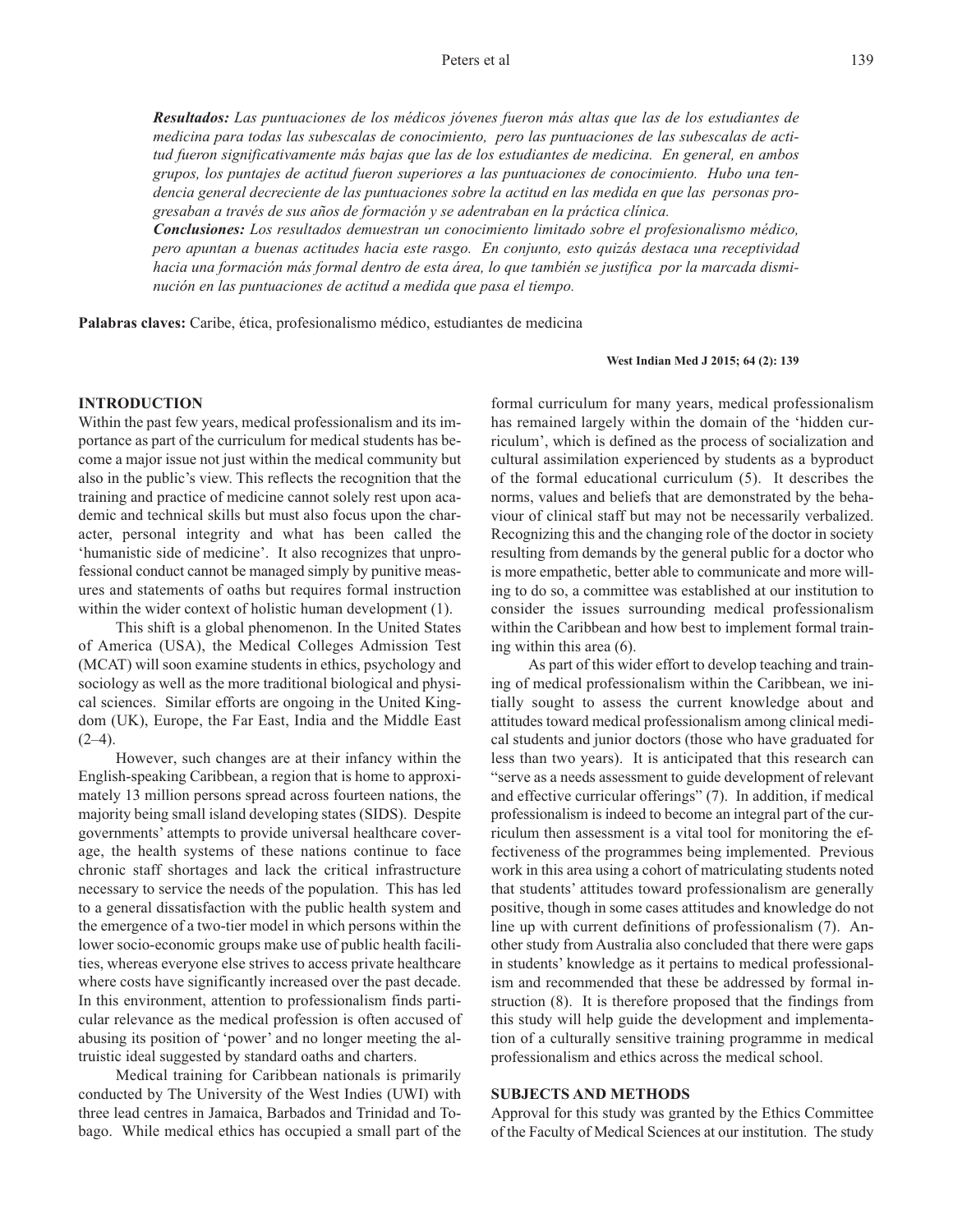was designed as a cross-sectional descriptive study that sought to assess the knowledge of and attitudes toward medical professionalism among clinical medical students and junior doctors (less than two years post-graduation). It should be noted that our medical programme is an undergraduate programme that lasts five years, followed by a one-year internship. Clinical hospital-based training in which students interact with patients occurs in years four and five.

#### **Sampling**

Our sample was drawn from the population of clinical medical students in the fourth and fifth years of training. There were approximately 150 students in both classes, giving a total population of 300 students. We made use of convenience sampling to gather the data, with students being contacted in class and being asked to voluntarily participate in the study. Junior doctors were contacted at their workplace through representative peers and also asked to voluntarily participate.

In all cases, persons were required to provide informed verbal consent before being provided with a questionnaire. Persons were allowed to take the questionnaire away and return it at a later date. The questionnaire did not require any identifying information and in this way confidentiality of the participants' data was assured.

A total of 307 questionnaires were distributed with 257 of these being given to medical students and 50 to junior doctors (response rate of 70% for medical students and 46% for junior doctors). Fourteen questionnaires were not analysed because significant parts of the survey were incomplete. The final sample was 191. Of this, 23 (12%) questionnaires were from junior doctors and 168 (88%) from medial students. The demographics of both groups are summarized in Table 1.

| Table 1:<br>Demographic data of the sample group |  |
|--------------------------------------------------|--|
|--------------------------------------------------|--|

|                  | <b>Medical students</b><br>$n$ (% of sample) | Junior doctors<br>$n$ (% of sample) |
|------------------|----------------------------------------------|-------------------------------------|
| Age (year)       |                                              |                                     |
| $18 - 24$        | 140 (83)                                     | 4(17)                               |
| > 24             | 27(17)                                       | 19 (83)                             |
| Gender           |                                              |                                     |
| Male             | 56 (33)                                      | 11(48)                              |
| Female           | 112(67)                                      | 12(52)                              |
| <b>Ethnicity</b> |                                              |                                     |
| African          | 41 (24)                                      | 2(9)                                |
| Indian           | 106(63)                                      | 14(61)                              |
| Mixed            | 20(12)                                       | 9(30)                               |
| Other            | 1 (< 1)                                      | 0(0)                                |

#### **Questionnaire**

The questionnaire, adapted from a previous study (7), required approximately 30 minutes to complete. It sought to assess two areas: (i) knowledge of medical professionalism and (ii) attitudes toward attributes of professionalism in medicine. It contained four sections; two pertained to knowledge of professionalism (vignettes on professionalism in medical prac-

tice and multiple choice questions) and two to attitudes of professionalism (level of agreement scales and semantic differential scales). The attributes of professionalism were derived from Swick's definition of professionalism (9). The maximum score in all categories was 100. Participants also provided demographic information and were asked to briefly note their reason for pursuing medicine as a career.

### **Statistical analysis**

Data were analysed based on knowledge and attitude attributes (7). The knowledge attributes were: humanism, managing complexity and uncertainty, professional responsibility, subordinating self-interest, and professional commitment. The attitude attributes included humanistic values, ethical and moral values, self-reflection, accountability and subordinating self-interest. Data were analysed using the statistical software programme SPSS version 20.0. Descriptive statistics were calculated for each attribute (mean  $\pm$  standard deviation) and differences in means were tested using analysis of variance (ANOVA). Post hoc analysis was carried out using Tukey's post hoc test. The  $\alpha$  error was set at  $p < 0.05$ .

### **RESULTS**

The average total knowledge score was  $51.0 \pm 9.5$ . The average score for the knowledge attributes are summarized in Table 2. On comparing the total knowledge score of junior doctors

Table 2: Knowledge and attitude scores (mean  $\pm$  standard deviations) including attributes

| <b>Total knowledge score</b> | 51.0 | 9.5  |  |
|------------------------------|------|------|--|
| Professional responsibility  | 62.5 | 20.2 |  |
| Complexity                   | 57.4 | 15.7 |  |
| Humanism                     | 57.2 | 24.5 |  |
| Subordinate self-interest    | 55.2 | 19.8 |  |
| Professional commitment      | 40.7 | 17.7 |  |
| Total attitude score         | 71.1 | 13.6 |  |
| Accountability               | 69.6 | 19.5 |  |
| Humanistic values            | 79.0 | 20.0 |  |
| Ethics and morals            | 78.3 | 17.6 |  |
| Self-reflection              | 72.6 | 20.1 |  |
| Subordinate self-interest    | 63.6 | 19.1 |  |

and medical students, a significant difference was noted (*p* < 0.05), with junior doctors scoring higher ( $55.2 \pm 6.8$  *vs*  $50.5 \pm 1$ 9.7). Junior doctors' scores were higher on all knowledge subscales (Fig. 1) and statistically significant for subordinate selfinterest ( $p < 0.05$ ) and professional responsibility ( $p < 0.05$ ). There was no difference in total knowledge scores between the fourth-year and fifth-year medical students.

Attitude scores were generally higher than knowledge scores with the total attitude score being  $71.1 \pm 13.6$ . The attitude attributes ranged from 79.0 for humanistic values to 63.6 for subordinate self-interest (Table 2). However, in this case, junior doctors' scores were significantly lower than medical students (65.5  $\pm$  11.7 *vs* 71.9  $\pm$  13.7; *p* < 0.05); this being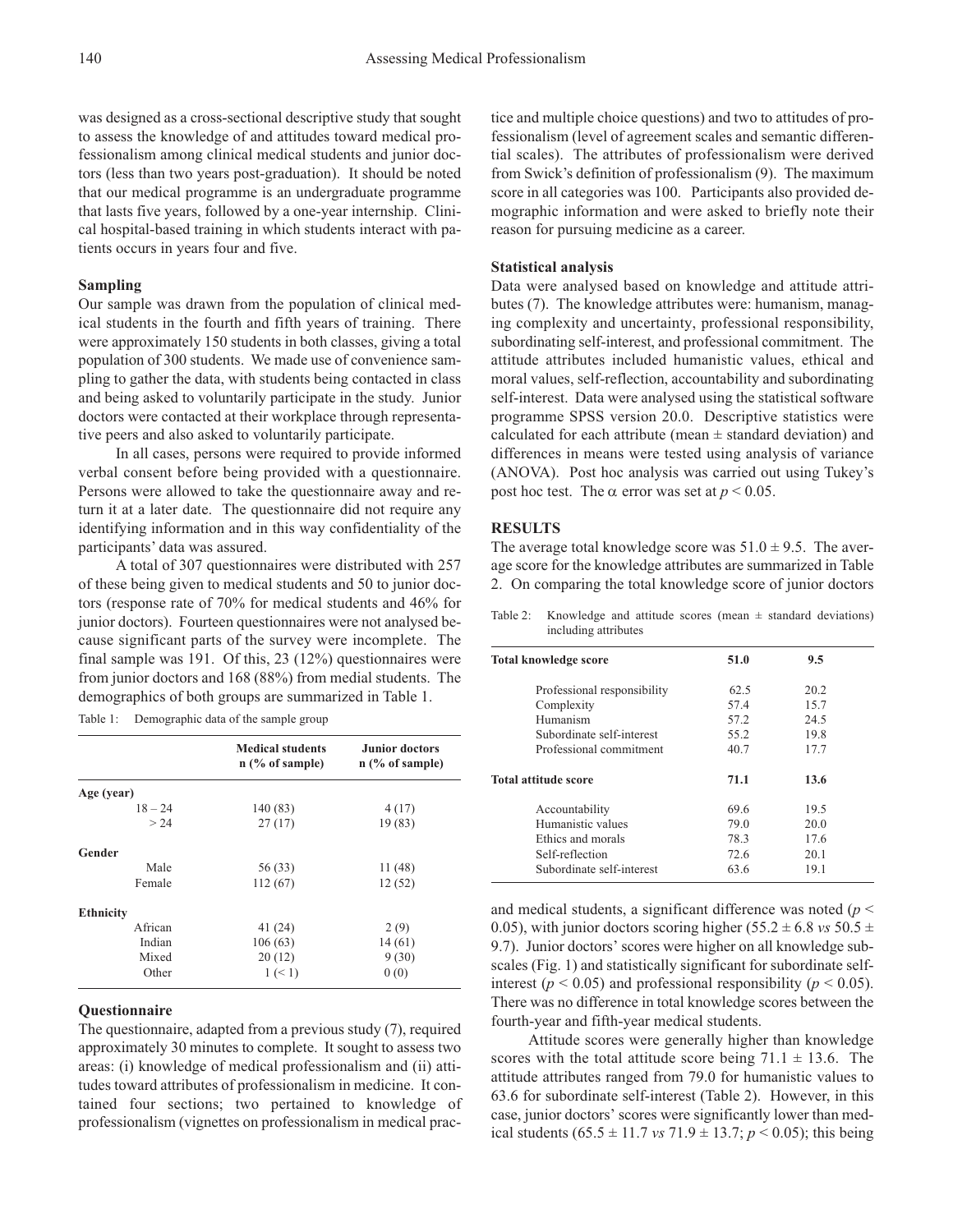

reflected in all sub-scales and significantly so for humanistic values ( $p < 0.01$ ) and ethics and morals  $[p < 0.05]$  (Fig 1).

Fig. 1: Bar graph demonstrating the knowledge scores (A) and attitude scores (B) for junior doctors and medical students. Junior doctors demonstrated a significantly higher total knowledge score and also scored significantly higher on the attributes of subordinate self-interest and professional responsibility. When examining the attitude scores, junior doctors scored significantly lower on the total attitude score and the attributes of humanistic values and ethics and morals.  $* = p < 0.05$ .

When comparing the attitude scores between students in their fourth year of study (first clinical year) and in their fifth and final year of study (second clinical year), final year students scored significantly lower on total attitude score (69.5  $\pm$ 15.2 *vs*  $75.6 \pm 9.9$ ;  $p < 0.01$ ). Thus, there was an overall trend of decreasing attitude scores as persons moved through their university years and into clinical practice (Fig. 2).

All attitude attributes also demonstrated this significant difference between fourth and fifth year students except subordinate self-interest which was significant only at the 10% level  $(p < 0.01)$ . The correlation between the total attitude



Fig. 2: Line graph demonstrating the change in knowledge scores and attitude scores over time from fourth year medical students to young doctors. While knowledge scores increased after graduation, attitude scores showed a steady decline from year to year.  $* = p < 0.05$ .

score and the total knowledge score was low and not significant (Pearson's correlation  $r = 0.124$ ;  $p > 0.05$ ).

With respect to gender, total knowledge score in females was significantly higher than males  $(52.5 \pm 8.6 \text{ vs } 48.4 \pm 10.6;$  $p \leq 0.01$ ). This was reflected in the attribute scores in which females scored higher on all five categories and significantly so for subordinate self-interest ( $p < 0.05$ ) and professional responsibility ( $p < 0.01$ ). There were no differences for the total attitude score or any of the attitude attributes between males and females,  $p > 0.05$ .

Reponses to the question, *'my reason for pursuing medicine is'* were coded, analysed and then broadly categorized into four main themes: (i) serving the society, (ii) interest, (iii) family motivation, and (iv) wealth. Frequencies, percentages and excerpts of responses in these categories can be seen in Table 3. 'Serving society' and 'interest' proved to be the two most frequent reasons for pursuing medicine.

Table 3: Highlighting responses to the question, "my reason for doing medicine is:" Responses are presented as frequencies and percentages of totals and excerpts of comments

| <b>Reason: Service</b>                   |                                                                                                                                                                             |
|------------------------------------------|-----------------------------------------------------------------------------------------------------------------------------------------------------------------------------|
| <b>Frequency: 76</b>                     | Percentage: 39.3                                                                                                                                                            |
| themselves."                             | "My mother died from cancer and since then I had a drive to help those that cannot help                                                                                     |
|                                          | "As clichéd as it may sound, I selected this field in order to help persons. I am especially<br>interested in the less fortunate and the elderly who are poorly cared for." |
|                                          | "To help alleviate the need of my community for qualified health professionals."                                                                                            |
|                                          | "Medicine seems to be the best way to achieve my goal of wanting to help people."                                                                                           |
| <b>Reason: Interest</b>                  |                                                                                                                                                                             |
| <b>Frequency: 64</b>                     | Percentage: 33.2                                                                                                                                                            |
| "Something I wanted to do from a child." |                                                                                                                                                                             |
| "Medicine is dynamic, exciting and fun." |                                                                                                                                                                             |

*"It is a reputable career which involves patient interaction on a daily basis. It is both challenging and fulfilling."*

*"This is my calling in life, no other career would make me happier."*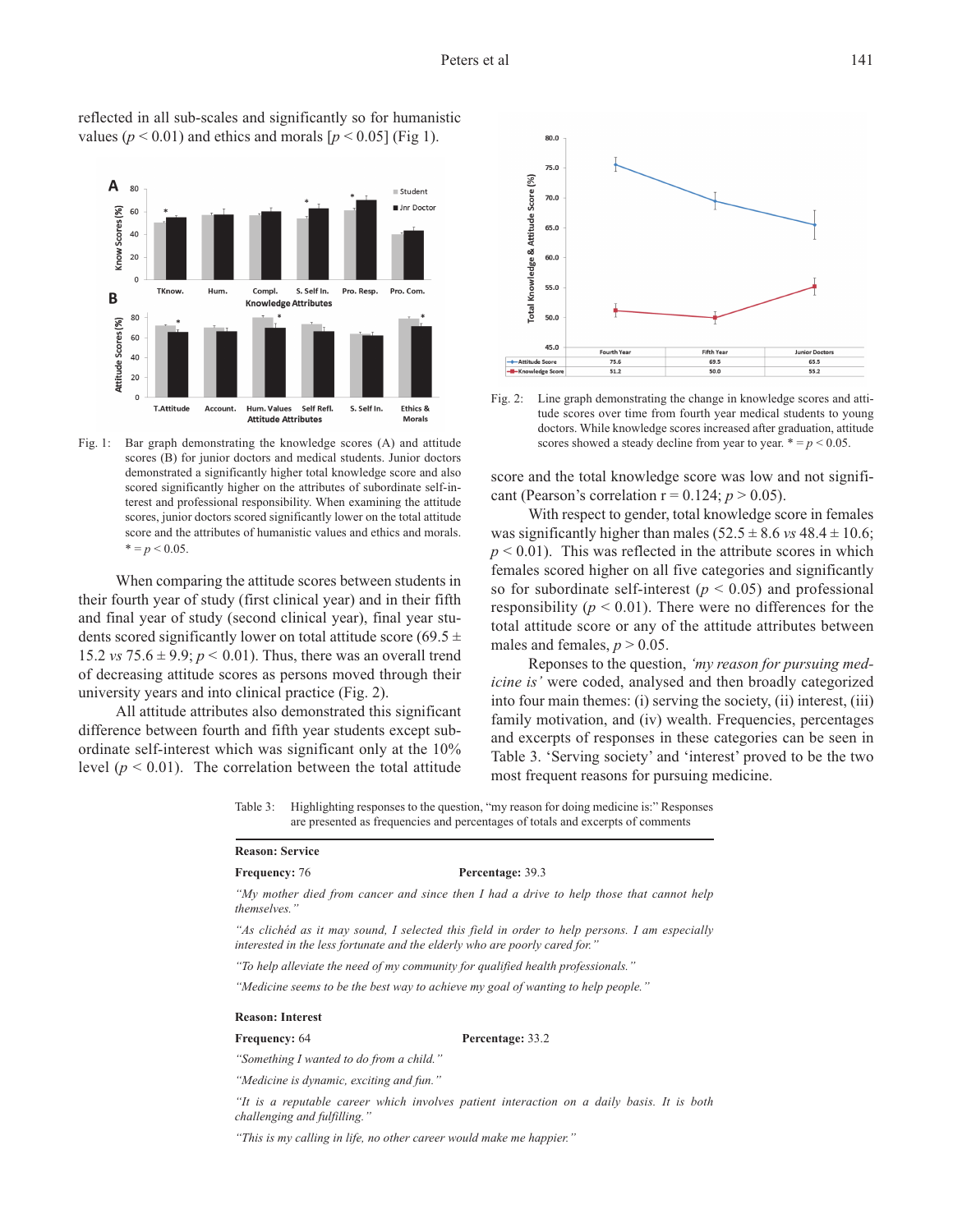Table 3 Cont'd: Highlighting responses to the question, "my reason for doing medicine is:" Responses are presented as frequencies and percentages of totals and excerpts of comments

| <b>Reason: Family motivations</b>                            |                 |                                                                                                    |
|--------------------------------------------------------------|-----------------|----------------------------------------------------------------------------------------------------|
| Frequency: 5                                                 | Percentage: 2.6 |                                                                                                    |
| always loved it."                                            |                 | "Was exposed as a child to medicine (father is a doctor) and science (mother biology teacher) so l |
| "Uncle is a doctor and his professional life seems nice."    |                 |                                                                                                    |
| "Grandmother wanted her grandchildren to be doctors."        |                 |                                                                                                    |
| "To emulate my brother."                                     |                 |                                                                                                    |
| <b>Reason: Wealth</b>                                        |                 |                                                                                                    |
| Frequency: 5                                                 | Percentage: 2.6 |                                                                                                    |
| "To help people and make money."                             |                 |                                                                                                    |
| "To retire at 45."                                           |                 |                                                                                                    |
| "Wants money."                                               |                 |                                                                                                    |
| <b>Reason: Uncategorized</b>                                 |                 |                                                                                                    |
| <b>Frequency:</b> 6                                          | Percentage: 3.1 |                                                                                                    |
| "Needed something where I could use my academic excellence." |                 |                                                                                                    |
| "Nothing else I could think of doing."                       |                 |                                                                                                    |
| "Personal reasons."                                          |                 |                                                                                                    |
| Reason                                                       | Frequency       | Percentage $(\% )$                                                                                 |
| No reason given (blank)                                      | 37              | 19.1                                                                                               |
| Service                                                      | 76              | 39.3                                                                                               |
| Interest                                                     | 64              | 33.2                                                                                               |
| Family motivations                                           | 5               | 2.6                                                                                                |
| Wealth                                                       | 5               | 2.6                                                                                                |

Uncategorized 6 3.1 **Total 193 100**

# **DISCUSSION**

The main findings of our study are that medical students and junior doctors in Trinidad and Tobago demonstrated limited knowledge as it pertains to medical professionalism but higher attitude scores, which suggests a positive attitude toward medical professionalism. These scores are significantly lower than those reported when the original study was conducted in the USA (7). While the limited number of junior doctors sampled makes generalizations about the total population of junior doctors difficult, this is not true for the medical student sample. In this case more than 50% of clinical medical students were sampled and thus it is reasonable to conclude that these scores give a good picture of the knowledge and attitudes within this group.

This gap is not totally surprising as professionalism is not currently a major component of the medical curriculum at our medical school. It is also worth noting that in our context, the majority of students enter medical school directly from high school at the age of eighteen. Thus, they do not have the benefit of a formal undergraduate education, as is the case in the USA, where many of these issues of professionalism and ethics may have been highlighted, if not formally taught. Nevertheless, the results align themselves with broader trends reported in the literature.

The comparison of the original study and our study, along with similar research around the globe, provides for a number of interesting observations. First of all, considering the USA and Trinidad and Tobago juxtaposes a developed and developing country, we had difficulty finding studies assessing medical professionalism in developing countries and thus our study provides needed results from a global perspective. In this light, research on cultural similarities and differences with regard to medical professionalism in a multi-regional study including North America, UK, Europe and Asia, found that there was agreement on the essentialness of a majority of professional attributes, indicating the universality of these attributes (10).

Another study in Korea noted that medical professionalism with regard to knowledge, skills and attitude was below average with a slight increase in attitude scores in later years, though still not satisfactory (11). This further reinforces the assertion that though the issues pertaining to medical professionalism are universal, scores in developing nations may be somewhat reduced. More studies on the developing world are required to more confidently corroborate this. The original study concluded that *"students enter medical school with positive attitudes towards professionalism attributes, but that they do not necessarily know how these attributes function in prac-*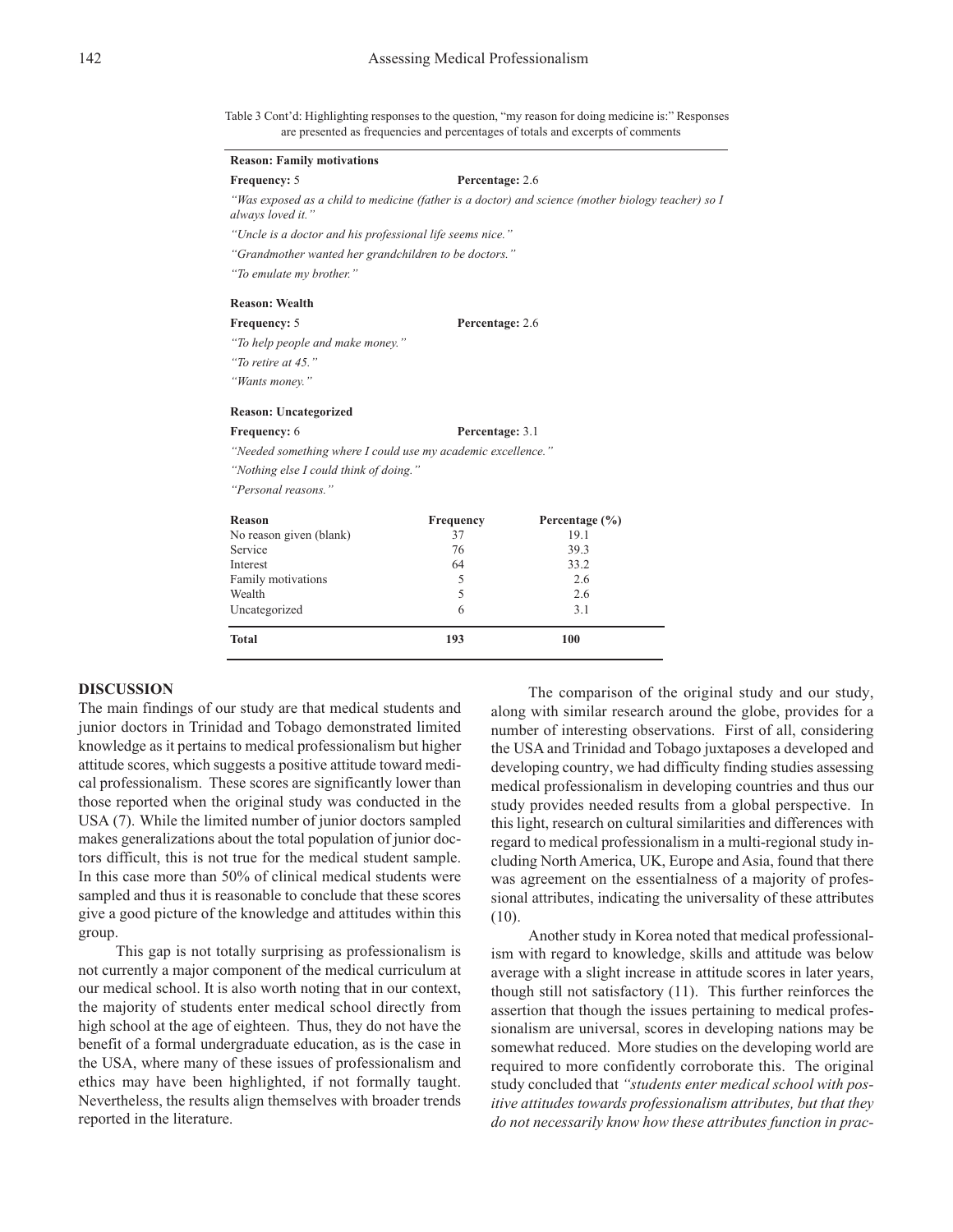*tice"* (7). Attitude scores were, as a result, higher than knowledge scores. This was also the case with our study and thus a similar conclusion could be considered but the gap between attitude and practice may be exaggerated.

The use of both medical students and junior doctors as participants allowed for some interesting comparative analysis. For example, junior doctors' knowledge scores were significantly higher than student scores even though they would have received no further training in this area. This adds support to the idea that knowledge about professionalism is gleaned from experience and the power of the 'hidden curriculum' (12). It also supports reports from other work which highlight the need for professionalism to be taught in a multi-model manner that includes the use of case studies, vignettes and learning within a social context (13, 14). These findings are useful as our study represents the first steps toward the establishment of a formal curriculum in medical professionalism thus highlighting key aspects of the development trajectory.

Attitude scores reflected an opposite trend to that of knowledge scores, with decreasing scores from fourth year students to junior doctors (Fig. 2). This trend which has been reported elsewhere (15–18), is somewhat worrying and needs further investigation. Possible reasons could be burnout and depersonalization which are clearly recognized as a problem for junior doctors (19, 20). Alternatively, this could reflect a failure of the medical education system to adequately prepare students for the challenges they will face when confronted with the demands of clinical practice. Hren *et al* (18) report a regression in moral reasoning across the clinical years which may reflect students' inability to cope with the complex ethical and professional demands placed upon them. It is expected that such regression may only be exacerbated in poorly resourced environments and where there is a lack of formal instruction concerning these issues.

What is also worth reflecting on, in this context, is the power of the hidden curriculum and what potential influence this is having on young doctors. Woloschuk *et al* (17) found a similar decrease in attitude throughout medical school and suggested it may be due to a loss of idealism and/or the effect of the hidden curriculum**.** A decrease in moral development throughout medical training was also noted in Canada where they hypothesized that the hidden curriculum may be hindering moral reasoning as opposed to promoting it (16). Unfortunately within our context and the wider developing world, these issues have not been explored sufficiently and further research needs to be done to understand if the hidden curriculum is primarily negative or positive within this context. The present study, along with others, has generally found positive attitudes toward medical professionalism among students, especially in earlier years (15, 21). This positive attitude is further highlighted when the responses concerning participants'reasons for pursuing medicine are considered (Table 3). Therefore, it is reasonable to conclude that the majority of students enter medical school with noble intent and as such training in professionalism will be well received and embraced by the majority. It is important to note that knowledge and attitude scores demonstrated little correlation, highlighting the importance of training that focusses upon self-awareness, coping skills, attitudes and behaviours and not only the provision of information.

Our study is limited by the difficulty found contacting junior doctors who were willing to participate in this study. Overall, only fifty surveys were distributed and even among this group, less than half eventually completed the survey. Thus the sample of junior doctors may not be representative of the population of junior doctors in Trinidad and Tobago. Comparisons between the two groups are limited by the small sample size of the junior doctors. In addition, we made use of a self-report questionnaire in which participants may have responded based upon expected societal norms. Thus, there is a need for further research in which these scores are correlated with actual behaviours in clinical practice. It is also worth noting that the Trinidad and Tobago cultural milieu is vastly different from the USA where this instrument was originally developed based upon accepted definitions of professionalism in that environment. However, Chandratilake *et al's* multi-region study (10) observed that there was mutual consensus of the high importance of integrity, reliability, dependability and showing compassion across all regions and it is reasonable to assume that this would be the case in the Caribbean.

In conclusion, we embarked upon an assessment of our students' and junior doctors' knowledge of and attitudes toward medical professionalism as the first step in developing and modernizing the curriculum in medical professionalism and ethics. Our results demonstrate limited knowledge about medical professionalism but good attitudes toward the topic which corresponds to other studies conducted elsewhere. We suggest this highlights a desire and receptivity toward more formal training within this area. We also demonstrate a potential decline in attitudes to medical professionalism across time. Again, this corroborates a global trend and highlights the pitfalls in the current methodology of instruction at our school, which depends heavily on the hidden curriculum and appears to currently be failing to meet the needs of our young graduates.

### **REFERENCES**

- 1. van Mook WN, de Grave WS, van Luijk, SJ, O'Sullivan H, Wass V, Schuwirth LW et al. Training and learning professionalism in the medical school curriculum: current considerations. Eur J Intern Med 2009; **20:** e96–e100.
- 2. Babu TA, Joseph NM, Sharmila V. Academic dishonesty among undergraduates from private medical schools in India. Are we on the right track? Med Teach 2011 **33**: 759–61.
- 3. Plotnikoff GA, Amano T. A culturally appropriate, student-centered curriculum on medical professionalism. Successful innovations at Keio University in Tokyo. Minn Med 2007; **90:** 42–3.
- 4. Zaini RG, Bin Abdulrahman KA, Al-Khotani AA, Al-Hayani AM, Al-Alwan IA, Jastaniah SD. Saudi Meds: a competence specification for Saudi medical graduates. Med Teach 2011; **33:** 582–4.
- 5. Hafferty FW. Beyond curriculum reform: confronting medicine's hidden curriculum. Acad Med 1998, **73:** 403–7.